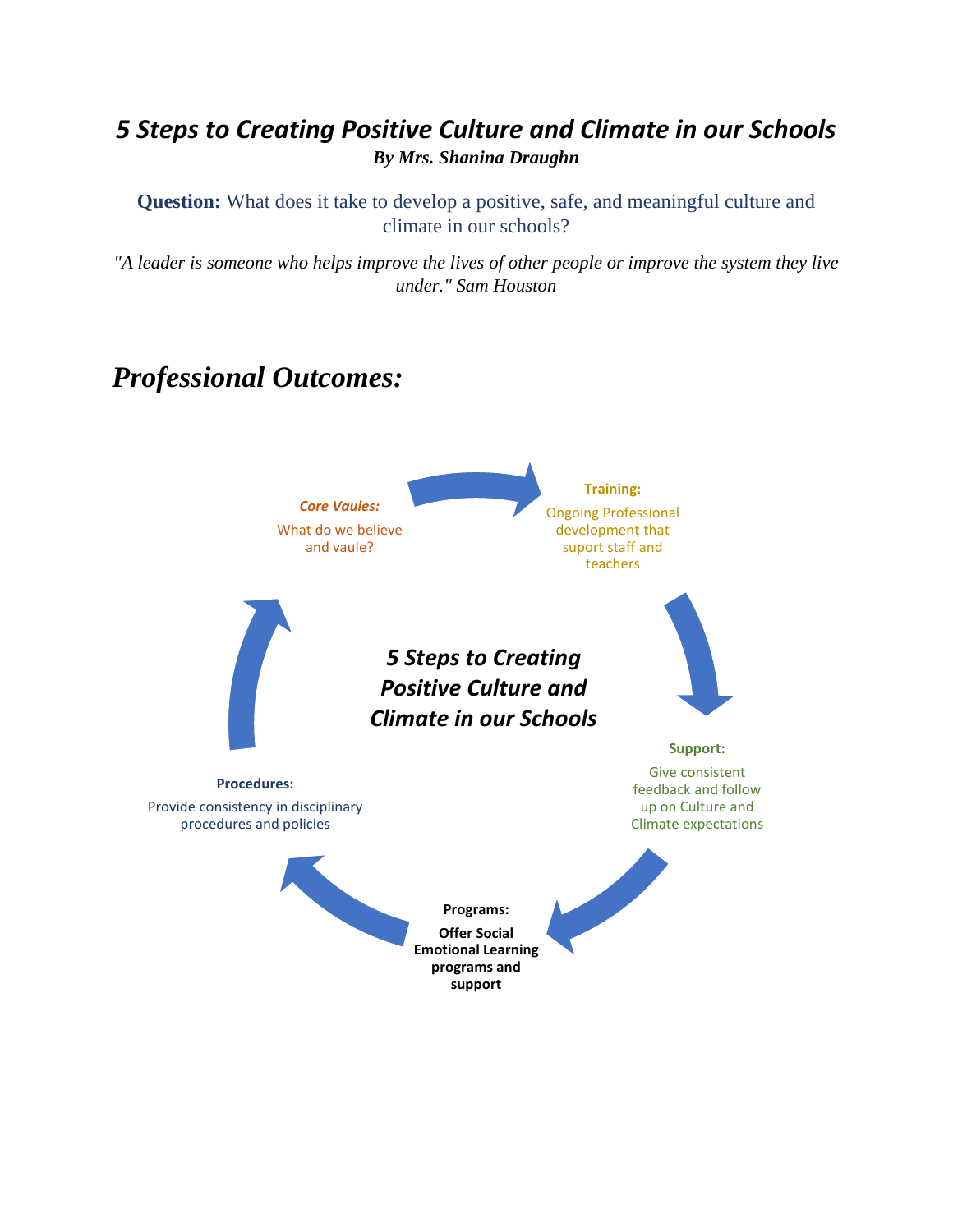### *My Professional Experience:*



#### **DISTRICT TRAINER**

-Social Emotional Learning programs

> -Classroom Management programs

-Trauma -Informed School Trainer

-Founder of Training Company - Build, Reach, Teach, LLC

- CPI Trained

-Trained over 200 teachers/staff in School districts

> **15 years of experience**

#### **LEADERSHIP**

-Supervise and support the fourdistrict level Deans and Social Workers on behavioral interventions/ plans.

-Develops, implement the culture & climate expectations with leadership team.

-Develops and implement behavioral assessments, interventions methods, forms, and plans.

- Develops and conduct teachers', staff, parent, and student surveys.

> **10 years of experience**

#### **Project Manager**

-Lead and plan Anti-Bullying assemblies throughout district.

-Develop community partnerships to serve our students (Michigan First Bank, Men on Mission, Yunion, Starr Commonwealth– mentoring programs).

-Lead & develops Parent Universities

-Lead and develops afterschool programs for our campus (Girl Scout, Dance Team, etc.).

> **15 years of experience**

#### **Leadership on Student Support Teams**

- Develops, leads, and support MTSS/RTI team in weekly meetings.

- Restorative Justice system- Train and support staff, parents and students with restorative circles.

-Work closely with Director of Student Support / Special Education team to develop and implement plans for students in need.

- Monitor and update schoolwide database system with suspension, attendance records and other important State compliance reporting.

#### **Character Education Leader**

-Develops and support district level Positive Behavioral Intervention Plan (PBIS) on all campues

-Plan and support monthly character education lessons planning in classrooms.

-Builds positive relationships with teachers through coaching and mentoring.

-Builds positive leadership opportunities with students and parents through programming.

> **10 years of experience**